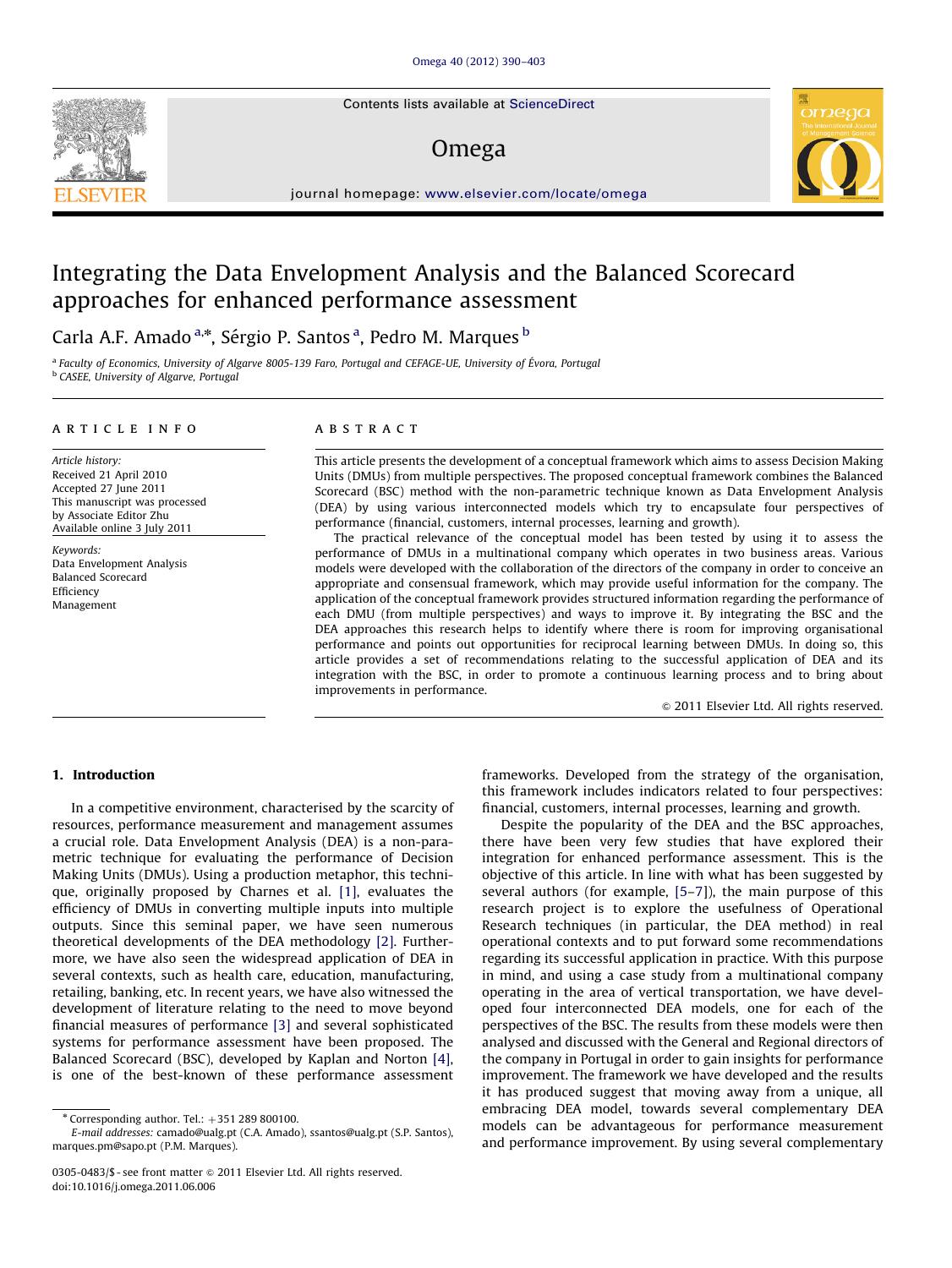models, the multidimensional nature of performance and the need to answer to the interests of multiple stakeholders is emphasised. Furthermore, the use of several complementary models offers richer information for the DMUs, because it highlights the weakest and strongest dimensions of performance and identifies relevant benchmarks for learning in each of the dimensions, acknowledging that some DMUs might be regarded as best practice in some dimensions but not in others.

We have structured the remainder of this paper into three sections. Section 2 discusses the previous studies that have combined the use of DEA with the BSC and highlights the main contribution of this article. Section 3 details the empirical study and discusses the main results. In particular, in this section, we discuss the development of the BSC and the DEA models to capture each of the performance dimensions and the use of the results to gain insights for performance improvement. Section 4 concludes and offers suggestions for future research.

#### 2. Literature review

#### 2.1. Data Envelopment Analysis

DEA is a non-parametric technique used to measure the efficiency of DMUs and was first proposed by Charnes et al. [\[1\].](#page--1-0) It considers that each DMU is engaged in a transformation process, where by using some inputs (resources) it is trying to produce some outputs (goods or services). DEA uses all the data available to construct a best practice empirical frontier, to which each inefficient DMU is compared.

One of the interesting features of DEA is that it allows each unit to identify a benchmarking group; that is, a group of units that are following the same objectives and priorities, but performing better. In this regard DEA aims to respect the priorities of each DMU by allowing each one of them to choose the weight structure for inputs and outputs that most benefits its evaluation. As a result, it aims to classify each unit in the best possible light in comparison to the other units. Another advantage of DEA is that it does not require specification of a cost or production function, allowing for richer models. A comprehensive review of the DEA technique can be found in Cooper et al. [\[8\]](#page--1-0) and Cook and Zhu [\[9\].](#page--1-0) Cook and Seiford [\[2\]](#page--1-0) review the main theoretical developments and applications of DEA since it was first proposed in 1978.

#### 2.2. Balanced Scorecard

The Balanced Scorecard, developed by Kaplan and Norton at Harvard Business School in the early 1990s [\[4\]](#page--1-0), is undoubtedly one of the best-known and most widely used frameworks for performance measurement proposed in recent years. The BSC is a conceptual framework for translating an organisation's strategic objectives into a set of performance measures distributed among four perspectives: financial, customer, internal business processes, and learning and growth. As well as enabling managers to focus on their organisations from these four key perspectives, the BSC provides answers to the following questions: How do we regard our shareholders? (Financial perspective); How do our customers see us? (Customer perspective); What must we excel at? (Internal business processes perspective); How can we continue to innovate and create value? (Learning and growth perspective). For each of the four perspectives, objectives, measures, targets and initiatives are developed.

The BSC is developed from the organisation's vision and strategy and its main strength is in the way it seeks to integrate different measures and make explicit the links between different dimensions of performance in a single system. By forcing senior managers to consider all the important operational measures (some of which conflict) at the same time, it is claimed that the BSC prevents sub-optimisation of performance [\[10,11\]](#page--1-0).

Despite its strengths and widespread use, numerous authors have identified shortcomings in the BSC. One of the criticisms that has been made is the fact that it does not specify how tradeoffs are to be made between different scorecard criteria [\[12\]](#page--1-0), nor does it specify an objective weighting scheme for the performance measures. It has also been argued that an analysis based on the BSC may fail to identify inefficiency in the use of resources [\[13\].](#page--1-0) Furthermore, without a benchmarking exercise, the identification of appropriate targets for each of the performance indicators is difficult in practice. It is our conviction that the integration of DEA with the BSC can overcome some of the limitations of the BSC, providing the basis for enhanced performance assessment.

#### 2.3. The integration of Data Envelopment Analysis and Balanced Scorecard

Traditional DEA models treat the underlying production processes as black boxes and use a single model to capture the transformation of multiple inputs into multiple outputs [\[14\].](#page--1-0) However, as suggested by Fitzgerald and Storbeck [\[15\]](#page--1-0): 199 ''standard DEA scores tend to summarise well in providing overall measures of performance, but they can also bury critical information and obscure the needed actions of decision-makers''. On one side, overall measures of performance may obscure valuable information about relative weaknesses and relative strengths of the organisation regarding the views of different stakeholders. On the other side, overall measures fail to capture the efforts of different processes and sub-processes within the organisation and might inhibit valuable managerial information [\[16,17](#page--1-0)].

This research suggests, therefore, that the multidimensional nature of performance can best be captured using several DEA models. Furthermore, it also suggests that in order to obtain useful information for performance improvement, the analyst must move away from a black box, and attempt to capture the dynamics of the transformation processes and sub-processes within the organisation. In this respect, we find that the family of network DEA models proposed by Färe and Grosskopf [\[14\]](#page--1-0) can play an important role in opening the black box and identifying sources of inefficiency in parts of the organisational processes. These models have received considerable attention recently and we can find several examples of applications in different contexts [\[18,19\]](#page--1-0). Cook et al. [\[20\]](#page--1-0) provide a recent review of the different DEA models developed to deal with two-stage network processes.

Considering that the BSC is a framework that tells the story of how each part of the organisation contributes to its success, by following a series of explicit cause and effect relationships [\[21\],](#page--1-0) we believe that it can offer a useful framework to structure several interconnected DEA models. An integrated analysis of the results of these complementary models can offer rich information regarding the sub-processes where the organisation must focus to improve its overall performance, as well as identify specific learning networks for each of the sub-processes.

Mingers and Brocklesby [\[22\]](#page--1-0) defend the combination of multiple methodologies in order to better capture the complexities of real-world problems. Franco and Lord [\[23\]](#page--1-0) provide an example of a combination of multiple methodologies to support organisational decision making. The advantages of combining several approaches in order to obtain enhanced performance assessment frameworks have also been pointed out in the literature [\[24,25\]](#page--1-0) and several authors have focused their attention on the DEA and BSC approaches. For instance, some authors have used DEA and BSC separately in order to assess the usefulness of these approaches [\[26\]](#page--1-0), whilst others have complemented the DEA